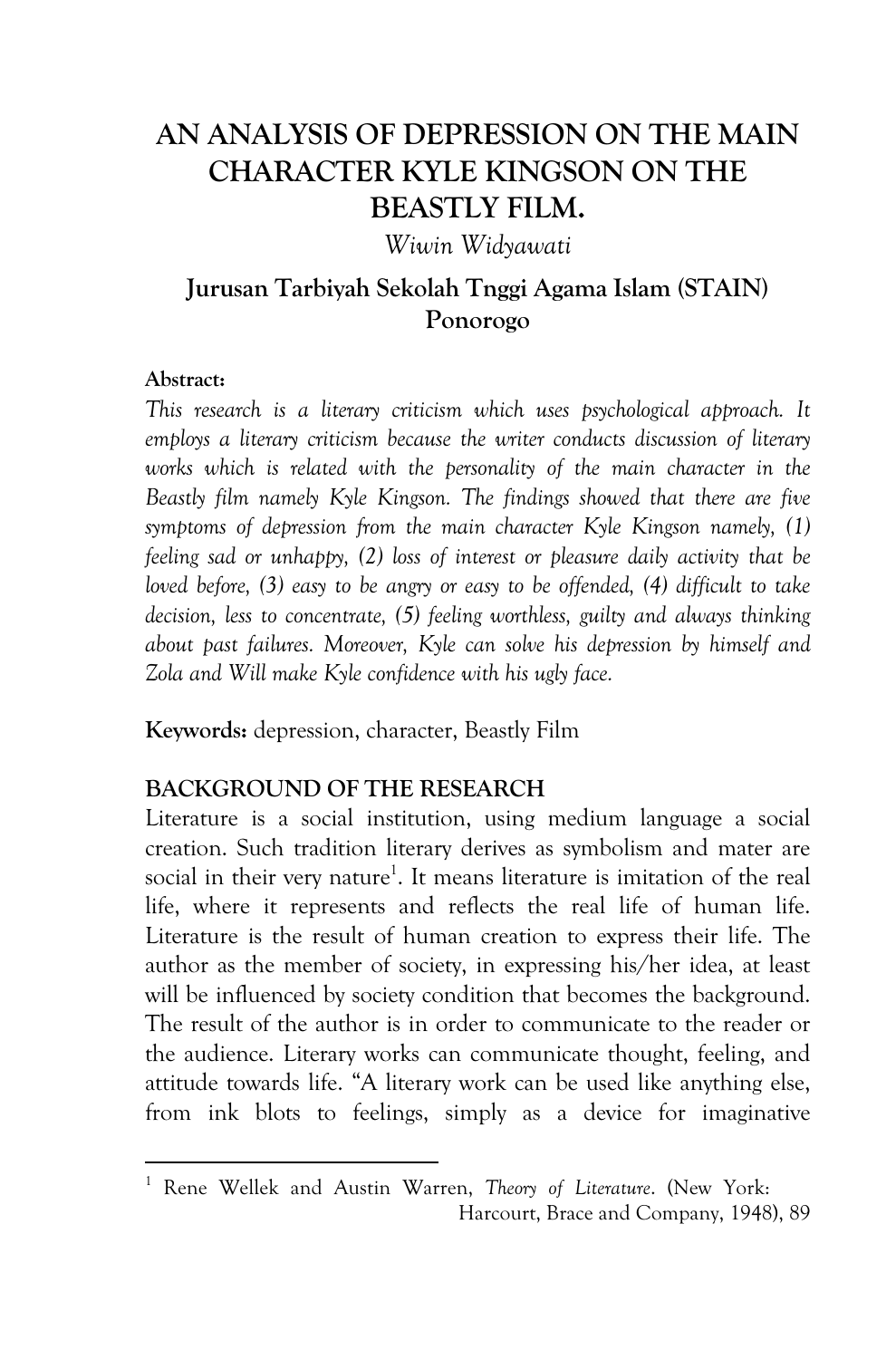stimulation, a way to find out what we are thinking or feeling or who we are. $^{\prime\prime}$ <sup>2</sup>

There are many kinds of literary works. "Most modern literary theory would be inclined to scrap the prose-poetry distinction and then to divide imaginative literature into fiction (novel, short story, epic), drama (whether in prose or verse), and poetry (centering on what corresponds to the ancient "lyric poetry")<sup>3</sup>. In the most modern literary theory, there are three genres of literary. They are fiction, drama and poetry. In the fiction there are novel, short story and epic.

Elements of literature denote the things that are used to make up a work. There are different types and forms of literature. They are novel, drama, poetry, biography, non-fictional prose, essay, epic and short story. All these types have some elements. To complete a piece, a writer, dramatist or a novelist needs to use certain elements like plot, character, theme, setting, point of view and conflict. Character plays a pivotal role in a drama, novel, short story and all kinds of narratives. In drama, character reflects the personality of the protagonist and other related characters. The method of conveying information about characters in art is called characterization. Characters can be fictional or based on real, historical entities. It can be human, supernatural, mythical, divine, animal or personifications of an abstraction.

A film is one kind of literature. It, otherwise known as a movie, moving picture, motion picture or 'flick' is defined as: "[a] sequence of photographs projected onto a screen with sufficient rapidity as to create the illusion of motion and continuity"<sup>4</sup> or "a form of entertainment that enacts a story by a sequence of images giving the illusion of continuous movement"<sup>5</sup>.

Many fictions such as novel, short story, adapted to be a film. Adaptations of literary works have played a prominent part in film

# Kodifikasia Vol. 8 No. 1 Tahun. 2014

-----------------------------------------------------------

<sup>2</sup> Michael Clummings, and Robert Simmons. *The Language of Literature: A Stylistic Introduction to the Study of Literature.* (New York: Pergamon Press, 1986),1 3

Rene Wellek and Austin Warren. *Theory of Literature*, 236

<sup>4</sup> .Online Dictionary, dictionary.reference.com/search?q=movie, accessed on 16/03/2014

<sup>5</sup> Wordnet, Online thesaurus project, http://wordnet.princeton.edu/ perl/webwn, accessed on 16/03/2014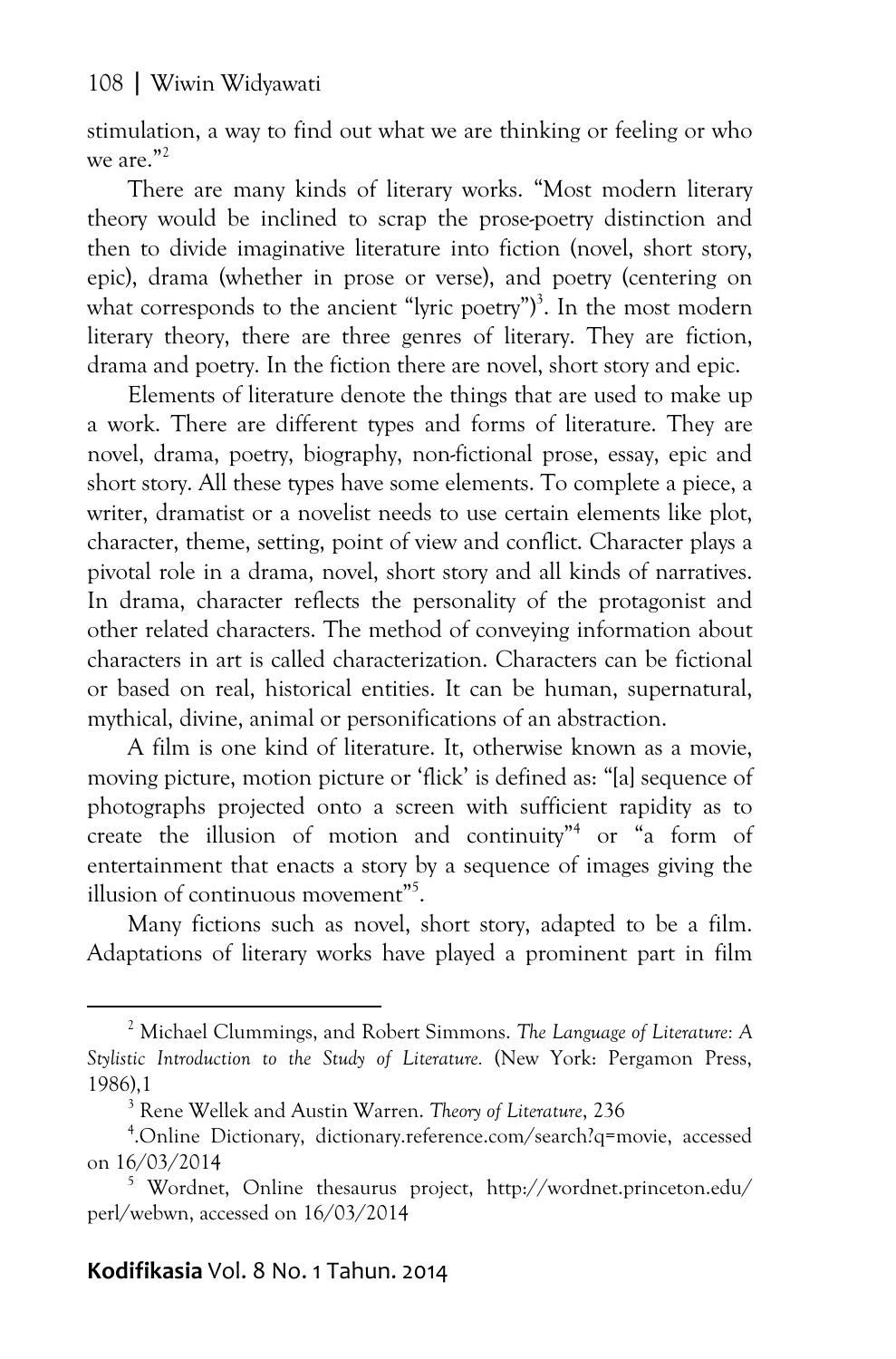history since the very beginning of its production. The pleasure of adaptation are ; by watching an adaptation we want to prolong the magic of literature, but the strong wish to revisit the beloved world of the book through film produces a feeling of hopeful expectation mixed with anxiety because the film is going to interfere with a world that is treasured and cherished in our heart ; the power which draws the audience to an adaptation is the possibility offered by the film to see and hear what they imagined and learned to love in their own imagination, the wish to enter in a more sensual way into the beloved world created by the book ; we are interested in the way the authors of the film respond to the significant parts of the literary work, how they transform the relations between the characters, structures and objects, how they mold the characters, how they add richness to the portrait, how they reconstruct the latent subtexts and how they shape visually and aurally all that lies beneath the surface of the verbally articulated work<sup>6</sup>.

Beastly is a 2011 romantic film based on Alex Flinn's 2007 novel. It is a retelling of the fairytale Beauty and the Beast and is set in modern-day New York City. The film was written and directed by Daniel Barnz and the main characters are Vanessa Hudgens and Alex Pettyfer. The researcher focuses her analysis on the psychological condition of the main character of this film especially depression.

## **LITERATURE**

### **A. Literature**

-----------------------------------------------------------

Literature might conclude as a speech act or textual event that elicits certain kinds of attention. It contrasts with other sorts of speech acts, such as imparting information, asking questions, or making promises. Literature is not just a frame in which we put language; not every sentence will make it as literature if set down on a page as a poem. But, on the other hand literature is not just a special kind of language; they function in special ways because of the special attention they received. Literariness is often said to lie above all in the organization of language that makes literature distinguishable from language used

<sup>6</sup> Malgorzata Marciniak. 2006. *A Theory of Adaptation* (New York: Oxford University Press, 2006), 62-63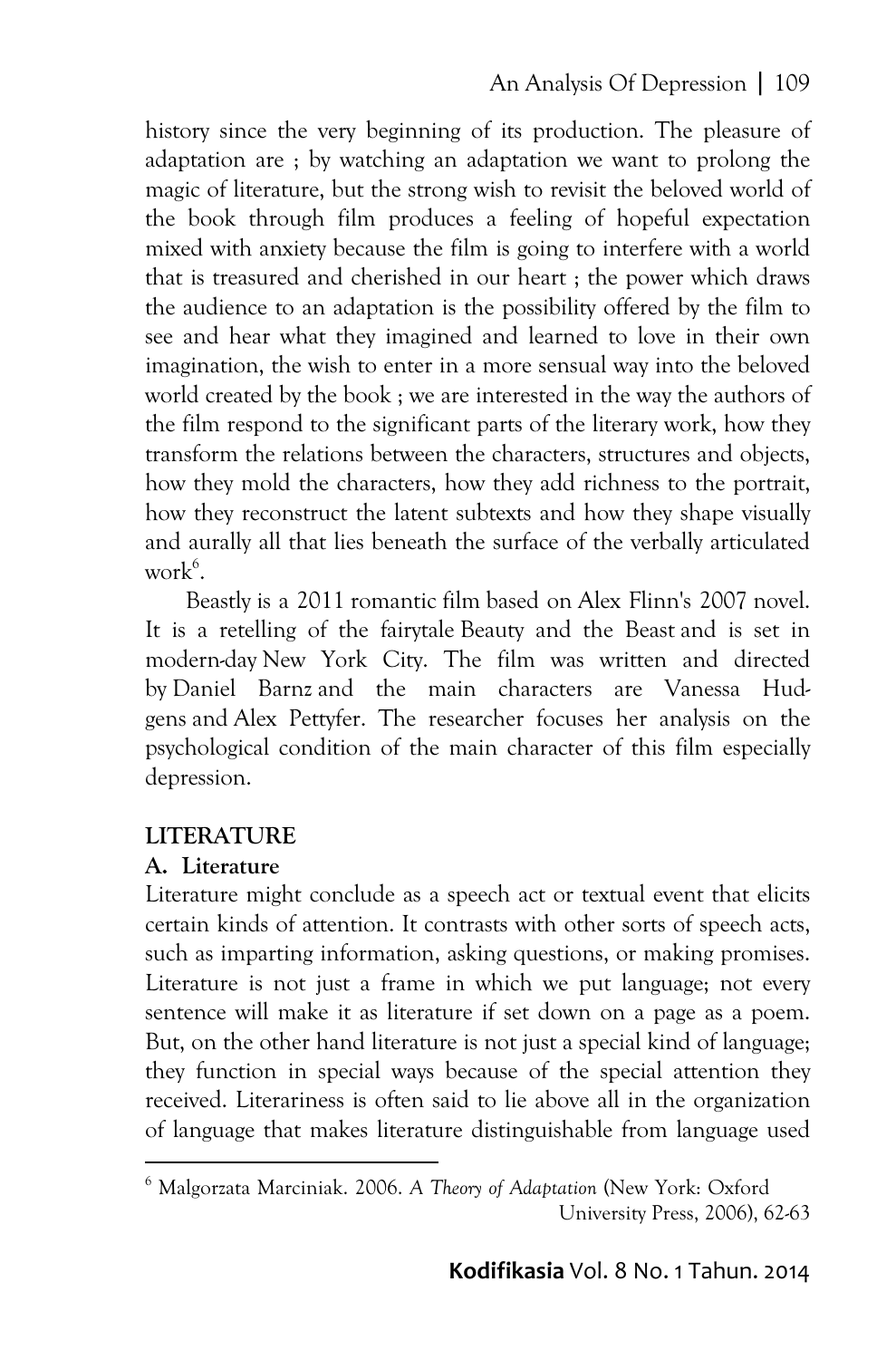for other purposes<sup>7</sup>. Moreover, literature is language in which the various elements and components of the text are brought in to complex relation.

# **1. Components of the Literature**

a) Character

One of important components in literature is character. Characters are the life of literature. They are the objects of our curiosity and fascination, affection and dislike, admiration and condemnation. Character in literature can become part of how we conceive ourselves, a part of who **we are**. 8 Characters in literary work are life-like that they are like 'real' people. To be life-like a fictional character should have a number of different traits—traits or qualities which may be conflicting or contradictory. He or she should be, to some extent, unpredictable, his or her words and actions should appear to originate in **multiple**  impulses.<sup>9</sup>

b) Point of view

The term point of view has several uses both in everyday speech and the study of narrative. When we say something like "it depends upon your point of view" we can mean (a) it depends upon where you are positioned in argument and (b) it depends upon your personal beliefs and values. Both of these meanings of the term can be applied when looking at its role in narrative. It refers both to where the is focused at any given time, and the reader's responses to what is being presented. There are two points of view.<sup>10</sup> (1) The narrator's point of view and (2) A character's point of view

Narration or point of view concerns the specific structure of linguistic presentation and the site of reading.<sup>11</sup> One of the most important differences between literary narrative and film narrative is that with the former the reader is almost always presented with a

-----------------------------------------------------------

# Kodifikasia Vol. 8 No. 1 Tahun. 2014

<sup>7</sup> Laurence. D. Lerner. *English Literature*. (London: Oxford University Press, 1956), 45

Andrew Bennett and Nicholas Royle, *Introduction to Literature, Criticism and Theory*, (Edinburgh: Pearson Longman, 2004), 60.

*<sup>9</sup> Ibid, 62.* 

<sup>10</sup> Adrian Beard, *the Language of Literature,* (London: Routledge, 2003), 42. 11 Gregory Castle, *the Blackwell Guide to Literary Theory,* (Oxford: Blackwell

Publishing, 2007), 117.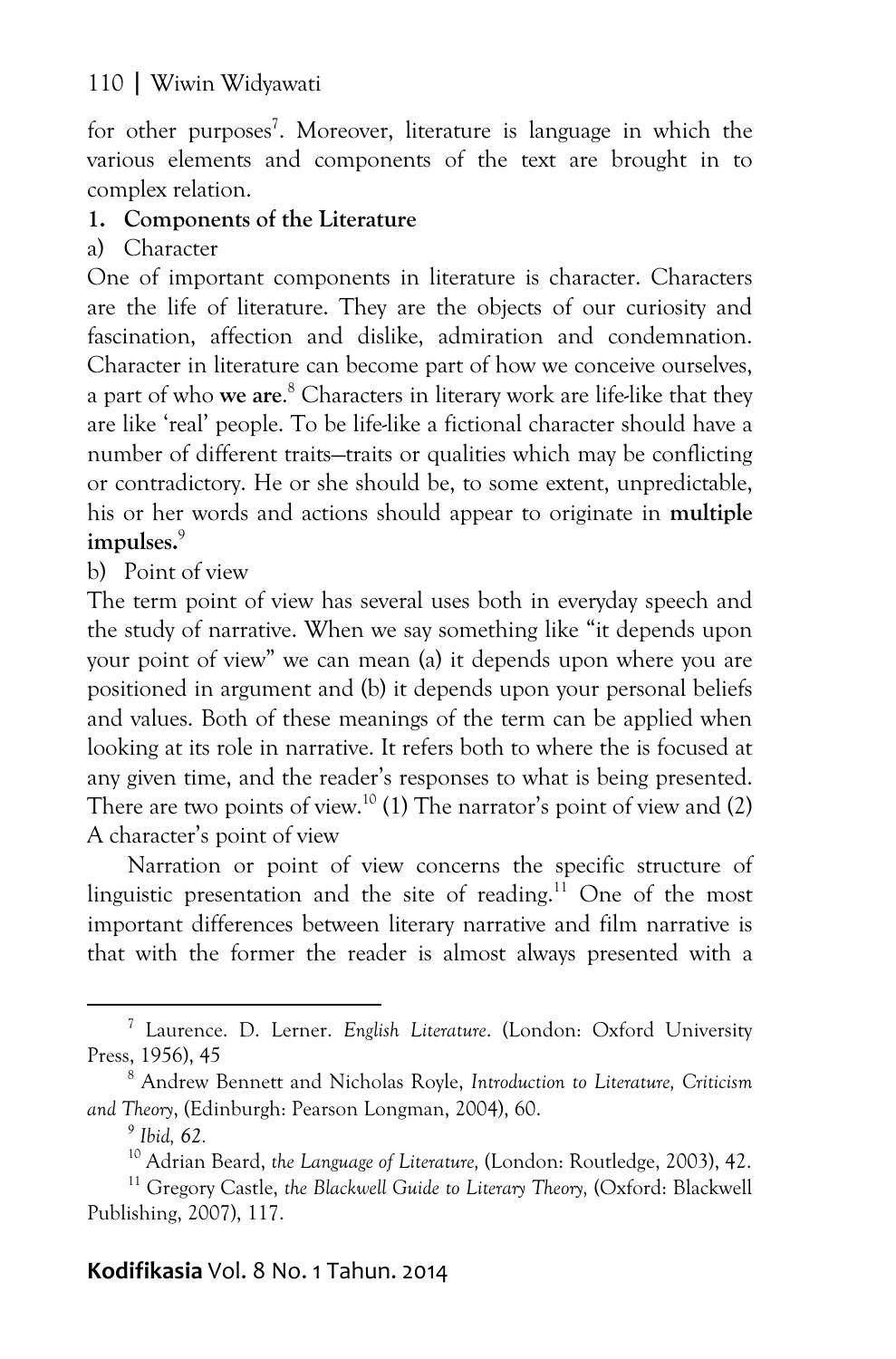knowledge of what is going on in the thoughts and feelings of specific narrator or character. While film narrative is presented by "eye of the camera"12

1) Plot

Plot is the chain of causes and circumstances which connect the various events and place them into some sort of relation with each other. In other words, a plot highlights all the important points and the line of a story, and therefore provides a more complete picture of how fleshed-out story works by a logical skeleton. Consequently, it also has same meaning as storyline.<sup>13</sup>

2) Setting

Setting includes the historical moment in time and geographical location in which a story takes place and helps initiate the main backdrop and mood for a story. Elements of setting may include culture, historical period, geography, and hour.<sup>14</sup>

3) Theme

The most common contemporary understanding of theme is an idea or point that is central to a story, which can often be summed in a single word, e.g. love, death, betraval.<sup>15</sup>

# **B. Film Studies**

--------------------------------------------

Film studies is the basic theory to use in analyzing this thesis. According to David Richard, film studies is an "academic discipline that deals with various theoretical, historical, and critical approaches to films<sup>16"</sup>. It is sometimes subsumed within media studies and is often compared to television studies. Film studies is less concerned with advancing proficiency in film production than it is with

----------

<sup>-</sup>----<sup>12</sup> Andrew Bennett and Nicholas Royle, 145.

<sup>&</sup>lt;sup>13</sup> http://en.m.wikipwdia.org/wiki/Plot (narrartive) accessed August  $28<sup>th</sup>$ 2014.

<sup>&</sup>lt;sup>14</sup> Http://en.m.wikipedia.org/wiki/setting (narrative) accessed August 28th 2014

<sup>15</sup> http://en.m.wikipedia.org/wiki/theme\_(narrative) accessed August 28th 2014

<sup>16</sup> David Richard. *Introduction. Film Studies: Critical Approaches.,* (Oxford: Oxford UP, 2000), 35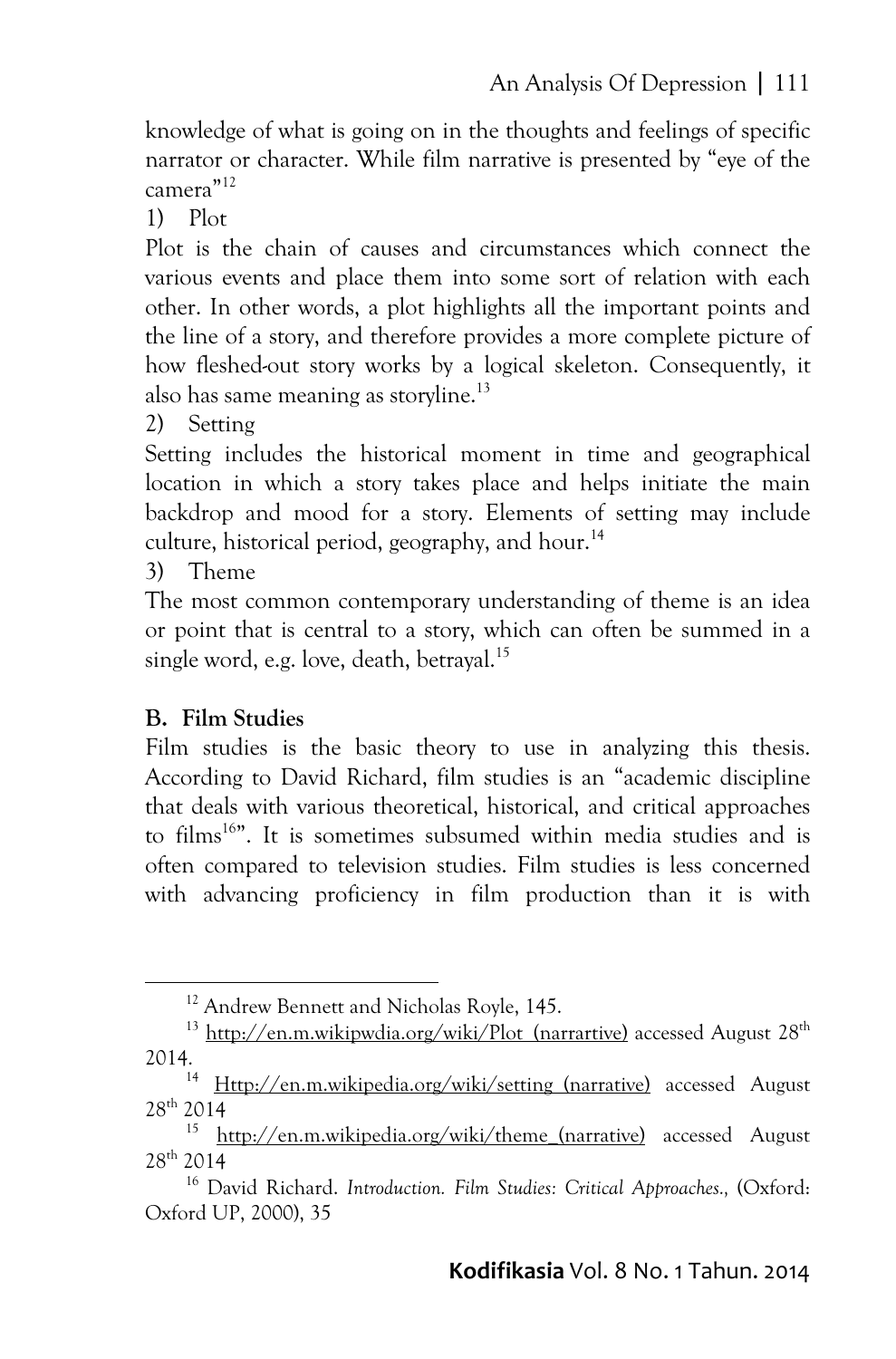exploring the narrative, artistic, cultural, economic, and political implications of the cinema.

literary aspects of film. Whereas, according to Boggs and Petrie it is about the points of the cinematic film. When it puts into diagram, the relationships between the two are as follows: According to Muller and Williams, film studies talks about the



Figure 1. Film Studies

The first is the literary aspect and the second is the cinematic aspect. As mentione d in the diagra m above, film s studies have 2 b branches.

# **C. Film As Liter rary Work**

Film is like drama. The most salient different between staged drama and filmed drama, as it is between prose narrative and film narrative, is in point of view. We watch a play as we will, we see a film only as the filmmaker wants us to see it. A stage actor acts with his voice, while a film actor uses his face. In the most intimate situation an audience for a stage play has difficulty comprehending all but the broadest gestures. A play consisted of twenty or thirty scenes rather than three to five much longer acts. Film grew up just at the time this short of stage realism was at its height. Play is live if it is true that film can accomplish a great many effects unknown in the theater simply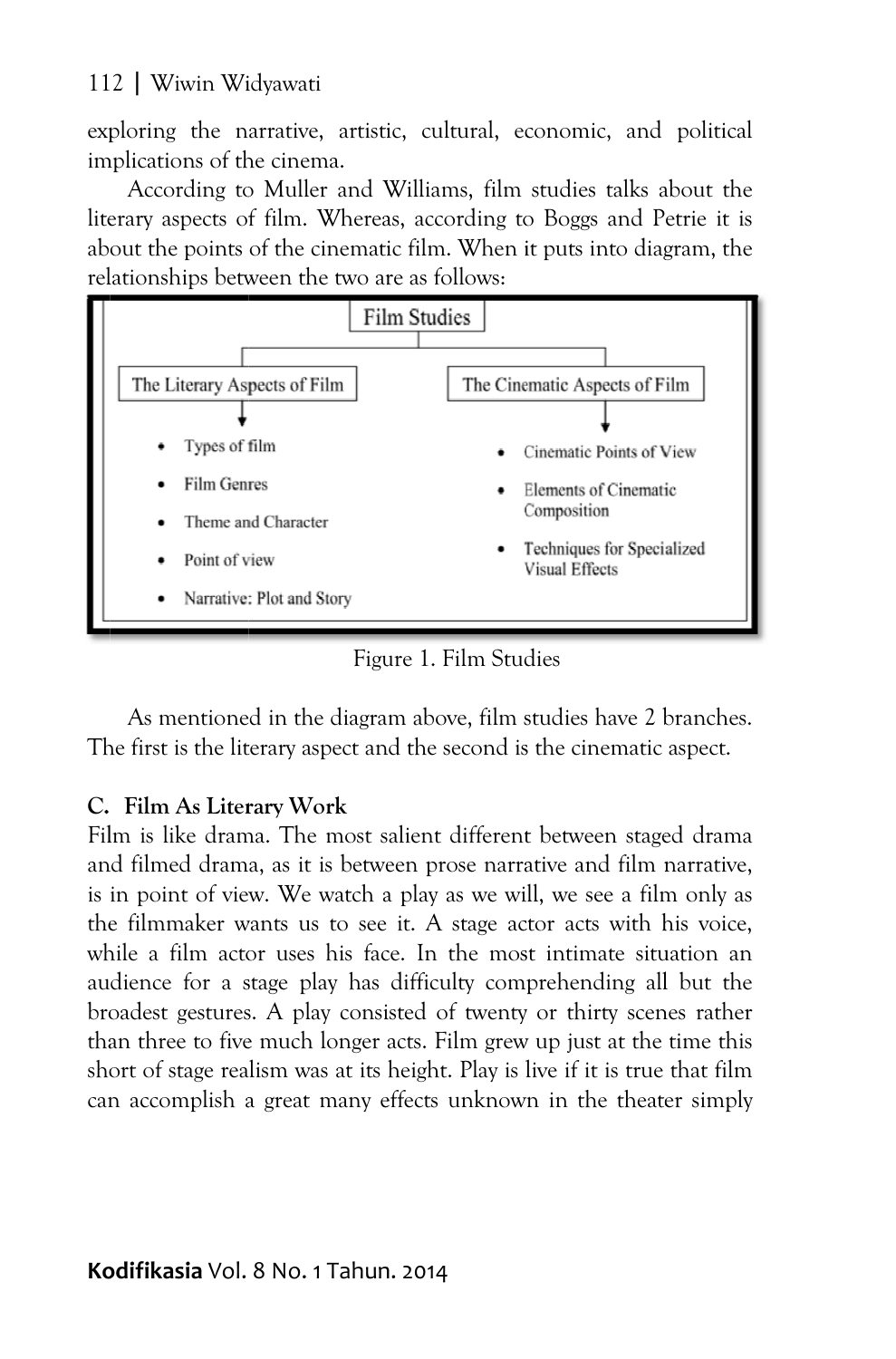because it is shot discontinuously, it is also true that the people who perform in film are quite simply not in contact with the audience<sup>17</sup>

A film that is derived from literary source has alive of its own, and has an intrinsic value that can be judge and appreciate in its own right. The combination of elements from the original text, point of view of the director, and the masterful use of the tools of the cinema, camera work, sound, editing and on all

### **D. PSYCHOANALYSIS**

-----------------------------------------------------------

"Psychology does not study psychic directly because it is abstract, but psychology limits in the manifestation and expression of the psychic, that is shaped behavior and process or the activity, so psychology can be definite as science that studying the behavior and the process of psychic"18. It means if we study about the human behavior and the human psychic so we study about psychology. Basically, psychological analysis in literary criticism is based on three approaches. Firstly, it concerns with analyzing psychological condition of the fictitious character in a literary work. Secondly, receptive-pragmatic approach which explores the psychological of the readers that are influenced by literary work they have been read. Thirdly, the expressive approach that analyzing the psychological condition of the author when literary work is created<sup>19</sup>. Psychology can be used to explain the fictitious character. The critic who brings this interest to fiction becomes again, a psychoanalyst, searching for the subconscious patterns which motivate a character<sup>20</sup>

The psychoanalysis criticism is one of the literary criticisms that was developed by Sigmund Freud. "Psychoanalytic criticism is a form of literary criticism which uses come of the techniques of

<sup>&</sup>lt;sup>17</sup> James Monaco. How to Read A Film. (New York : Oxford University

Press, 1981), 33-35

<sup>18</sup> Ferdinand Zaviera. *Teori Kepribadian Sigmund Freud*. (Jogjakarta: Prismasophie, 2008), 19.

<sup>19</sup> Suwardi Endraswara. *Metodologi Penelitian Sastra: Epistemologi, Model, Teori, dan Aplikasi*. (Yogyakarta: Pustaka Widyatama, 2003), 97-98. 20 Wilbur Scott. *Five Approaches of Literary Criticism: An Arrangement of* 

*Contemporary Critical Essays*. (New York: Macmillan Publishing Co. Inc. 1962), 72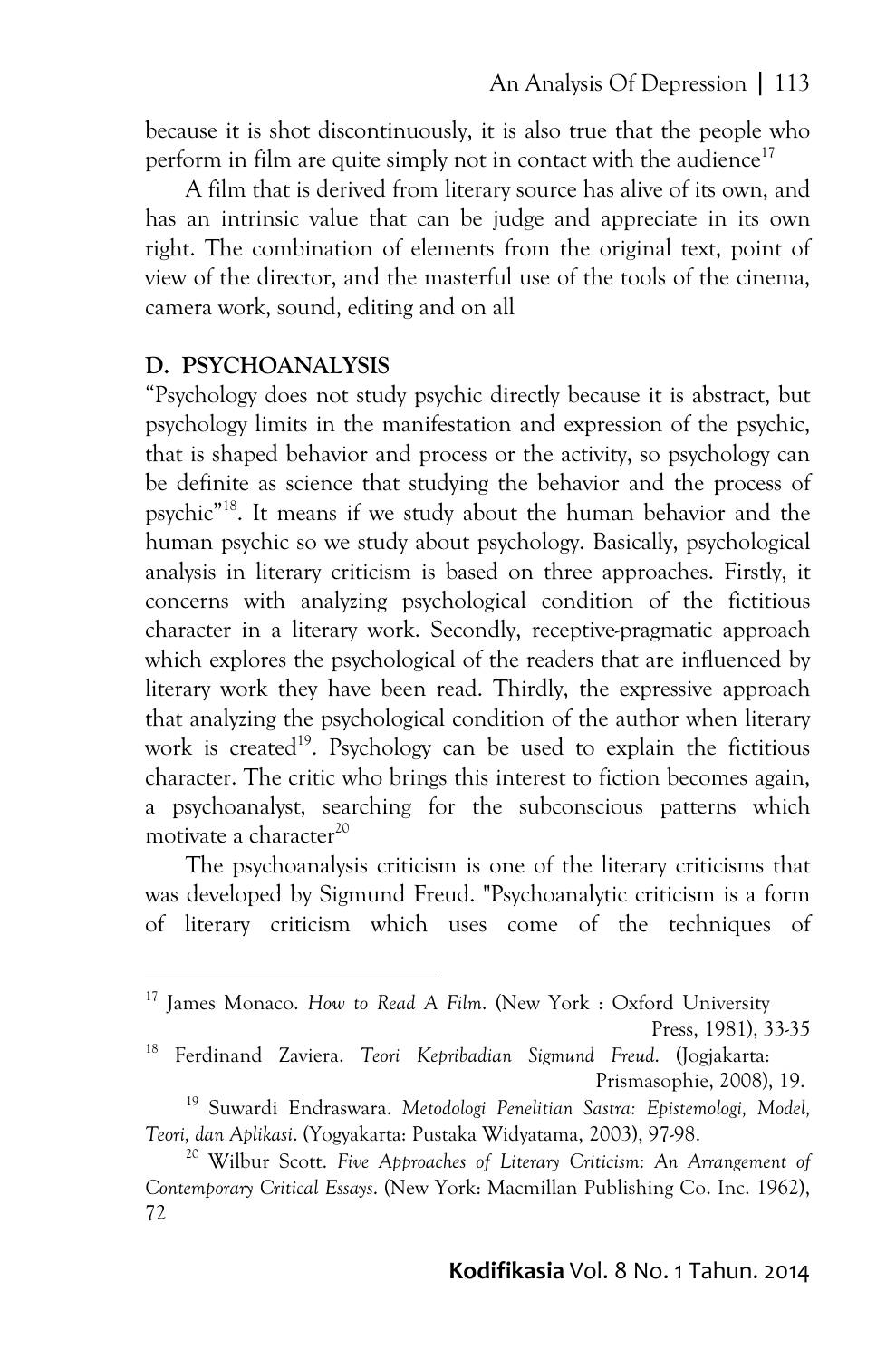psychoanalysis in the interpretation of literature<sup>21</sup>. Many of the aspect of psychoanalytic criticism discussed in the literary analysis applied to film as well. Psychoanalytic criticism can be seen as the basis to critical approaches to the analysis of a film.<sup>22</sup> There is one simple and evident connection between psychoanalysis and literature which is worth touching on in conclusion. Rightly or wrongly, Freudian theory regards the fundamental motivation of all human behavior as the avoidance of pain and the **gaining of pleasure.**<sup>23</sup>

From the quotation above, there is a distinction in the use of psychoanalysis. In the medical knowledge, psychoanalysis is used to treat people and cure them of their mental issue. While in this case, psychoanalysis is used as techniques to interpret literary works.

As psychoanalysis deals with language and with interpretation, it introduces a significant approach to the hermeneutics of suspicion, the idea that there are motives and meanings which are disguised by and work through other meanings. The "hermeneutics of suspicion" is not limited to psychoanalytic thought but is found in structural thought generally  $\sim$  the idea that we look, to understand action, to sub-texts, not pre-texts.

## **E. Depression**

-----------------------------------------------------------

Depression is more than just feelings of unhappiness, clinical or major depression is a mood disorder–a medical illness that involves both the body and mind<sup>24</sup>. Depression is excessive sadness feeling until makes someone thinks if his life is meaningless. According to Tirto Jiwo, depression is a annoyance of psychology or mood that is marked by were characterized by excessive sadness, depressed, discouraged, feeling worthless, felt life was empty and there is no hope, thoughts centered on the failures and mistakes themselves or accuse themselves,

# Kodifikasia Vol. 8 No. 1 Tahun. 2014

<sup>21</sup> Kennedy, X. J., & Gioia, D. *Literature: An Introduction to Fiction, Poetry,* 

*Drama, and Writing.* (New York: Pearson Longman, 2007), 92<sup>22</sup> Mary H. Snyder, Analyzing Literature-to-Films Adaptation, (New York: Continuum, 2011), 191.

 $^{23}$  Terry Eagleton, 166.

<sup>24</sup> Bartha C, Parker C, Thomson C, *Kitchen for the Centre for Addiction and Mental Health. Depressive Illness: A Guide for People with Depression and Their Families*. (Canada: National Institute of Mental Health, 1999)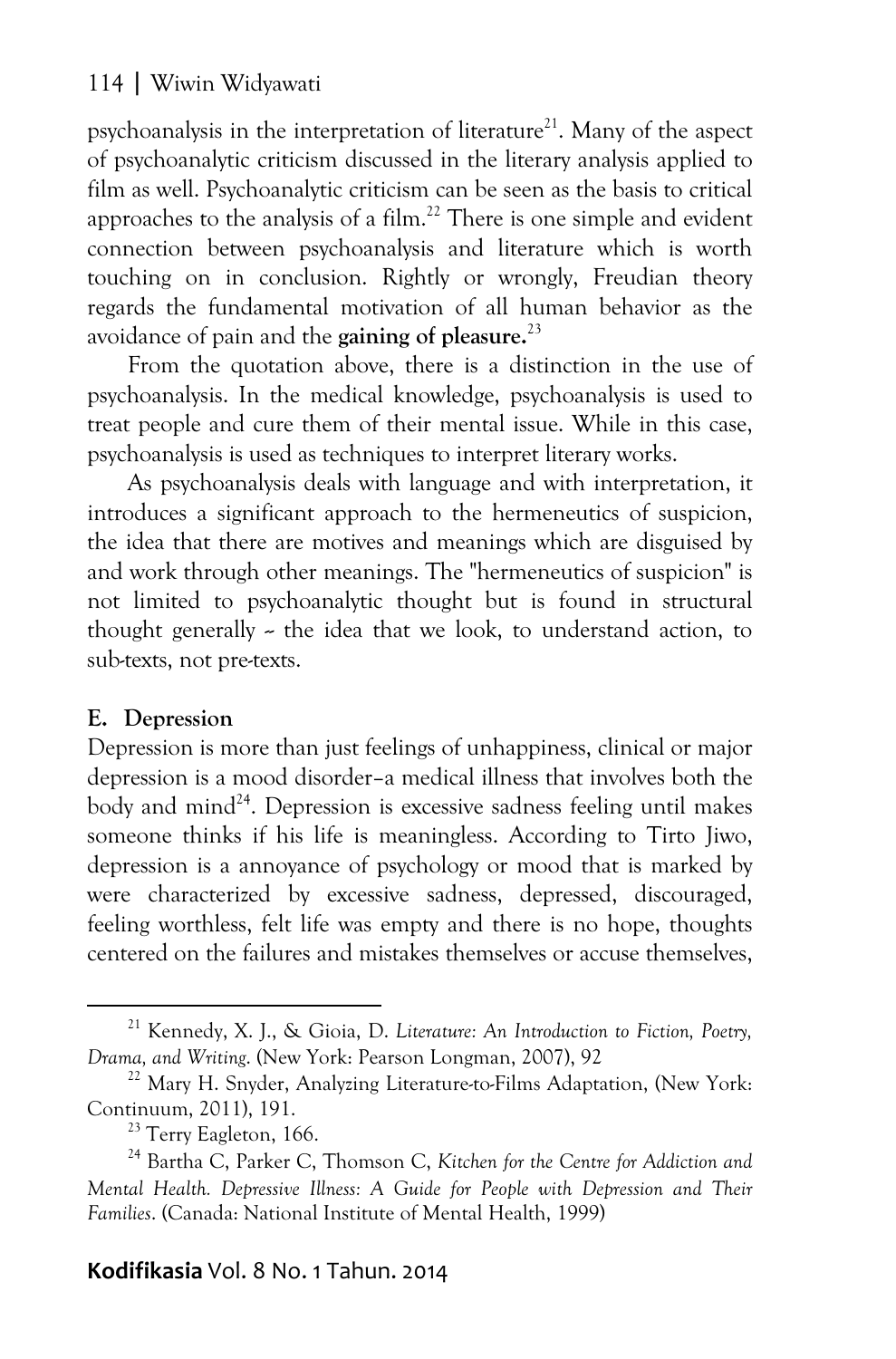and often accompanied envy and suicidal thoughts<sup>25</sup>. Depression influences behavior, method of thinking and mood human that got it. Depression often disturbs the daily activity and can cause someone think that is not useful to live.

# **1. Symptoms of Depression**

The signs and symptoms of depression may be different from one person to the next, especially depending on which type of depression you are experiencing<sup>26</sup>. 6 General symptoms may include one or more of the following:

- a) Feelings of sadness, anxiety or emptiness that won't go away
- b) Feeling hopeless and/or pessimistic
- c) Feeling guilty, worthless and/or helpless
- d) Feeling irritable or frustrated, even over minor issues
- e) Loss of interest in activities or hobbies you once enjoyed, including sex
- f) Feeling tired or low on energy
- g) Difficulty concentrating, remembering details, or making decisions
- h) Difficulty falling asleep, early-morning wakefulness, or oversleeping
- i) Overeating or loss of appetite

-----------------------------------------------------------

- j) Slowed thinking, speaking or body movements
- k) Thoughts of suicide, or even attempting suicide
- l) Crying spells, for no apparent reason
- m) Aches and pains, headaches, cramps or digestive problems that don't go away, even with treatment<sup>27</sup>

According to Tirto Jiwo, Symptoms of depression include; (1) Feeling sad or unhappy, (2) The little things can make him/her

<sup>25</sup> Tirto Jiwo. *Depresi: Panduan Bagi Pasien, Keluarga Dan Teman Dekat*. (Purworejo: Pusat Pemulihan dan Pelatihan Bagi Penderita Gangguan Jiwa, 2012), 5

<sup>&</sup>lt;sup>26</sup> National Institute of Mental Health. Depression. Revised 2008. (Online) www.nimh.nih.gov/health/publications/depression/index.shtml. Accesed on June, 16, 2014.

<sup>&</sup>lt;sup>27</sup> MayoClinic.com. Depression (major depression): Symptoms. (Online) www.mayoclinic.com/health/depression/DS00175/DSECTION=symptoms, Accessed June 4, 2010.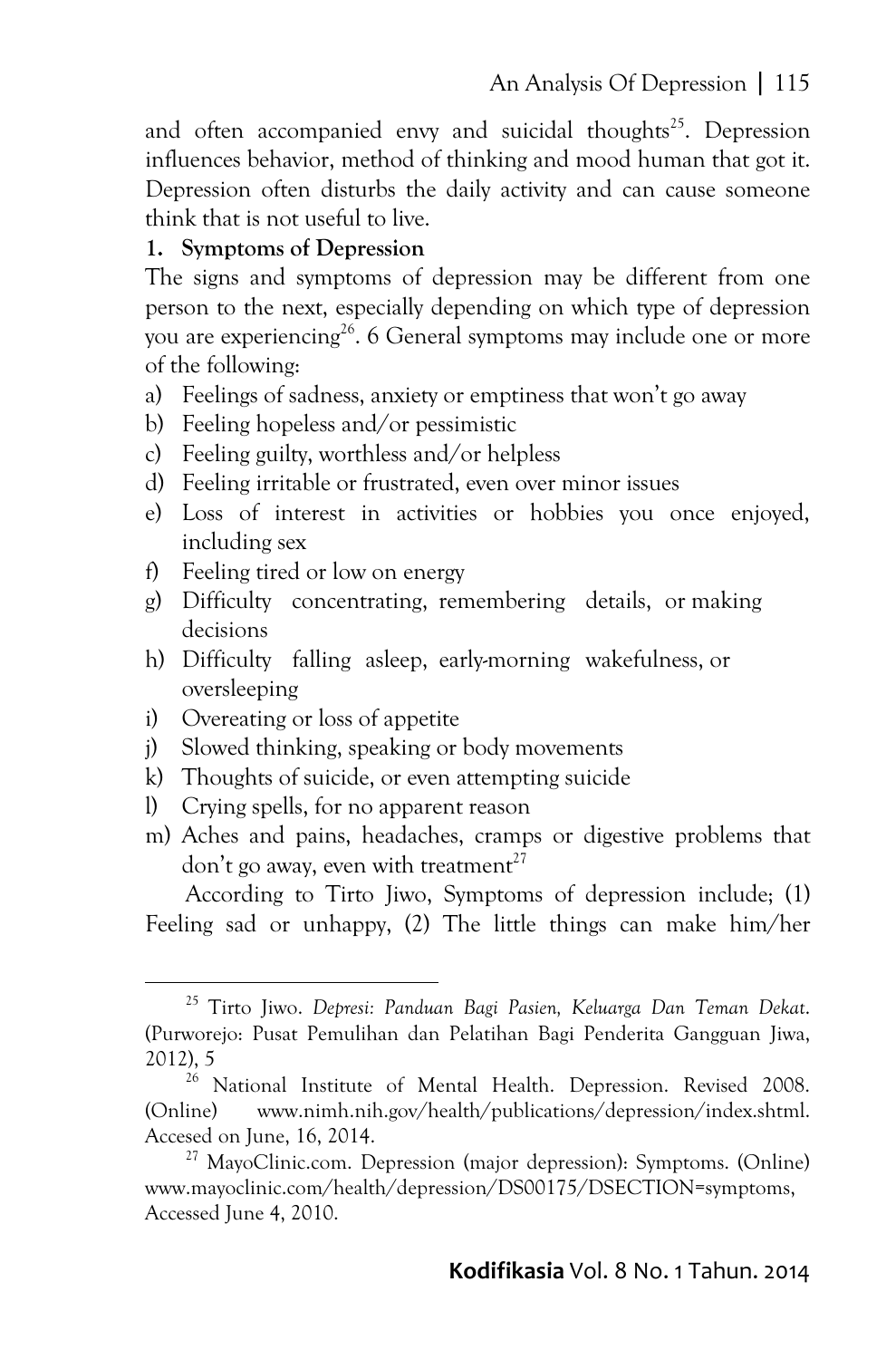frustrated or very annoying, (3) Loss of interest or pleasure of daily activities that be loved before, (4) Cannot sleep or mostly sleep (sleep on), (5) Loss of sex drive, (6) Changes in appetite, can be loss of appetite and become emaciated or may be experiencing increased appetite and obesity, (7) No quite, hard to sit in place, (8) Easy to be angry or easy to be offended, (9) Thinking slowly, talk slowly and weakly, as well as move or move the body, (10) Difficult decision, poor concentration, easily distracted, difficulty remembering, (11) Always feeling tired, weak and lost energy, even a little activity is very hard and spend a lot of energy, (12) Feeling worthless, guilty, and always thinking about past failures or mistakes, (13) Often think about death or suicide, (14) Crying suddenly for no apparent reason, (15) Physical disorders that are not obvious cause, such as headaches or back pain<sup>28</sup>.

Concisely, criteria for mental disorders are essentially descriptions of symptoms that fall into one of four categories. In major depressive disorder for example, affective or mood symptoms include depressed mood and feelings of worthlessness or guilt. Behavioral symptoms include social withdrawal and agitation. Cognitive symptoms or problems in thinking include difficulty with concentration or making decisions. Finally, somatic or physical symptoms include insomnia or hypersomnia.<sup>29</sup>

## **2. Factors of Depression**

There are several factors suspected as a cause or risk factor for depression, they are; (1) Loneliness or isolation (loneliness), (2) Life experience pressing (stressful) lately, (3) Lack of social support, (4) History of depressive illness in the family, (5) The biological differences (neurotransmitter or hormonal), (6) The existence of a family or marital problems, (7) Financial problems, (8) The trauma or abuse in childhood, (9) Unemployed or have no job, (10) Use drugs or narcotics,  $(11)$  Negative mindset<sup>30</sup>

#### **FINDINGS AND DISCUSSION**  ----

-------------------------

-------------

-------------

# Kodifikasia Vol. 8 No. 1 Tahun. 2014

<sup>-</sup>---*28 Ibid, 6* 

<sup>&</sup>lt;sup>29</sup> All about depression: Diagnosis, (online) www.allaboutdepression. com/dia\_01.html, accessed at august 15, 2014.

*<sup>30</sup> Ibid, 8*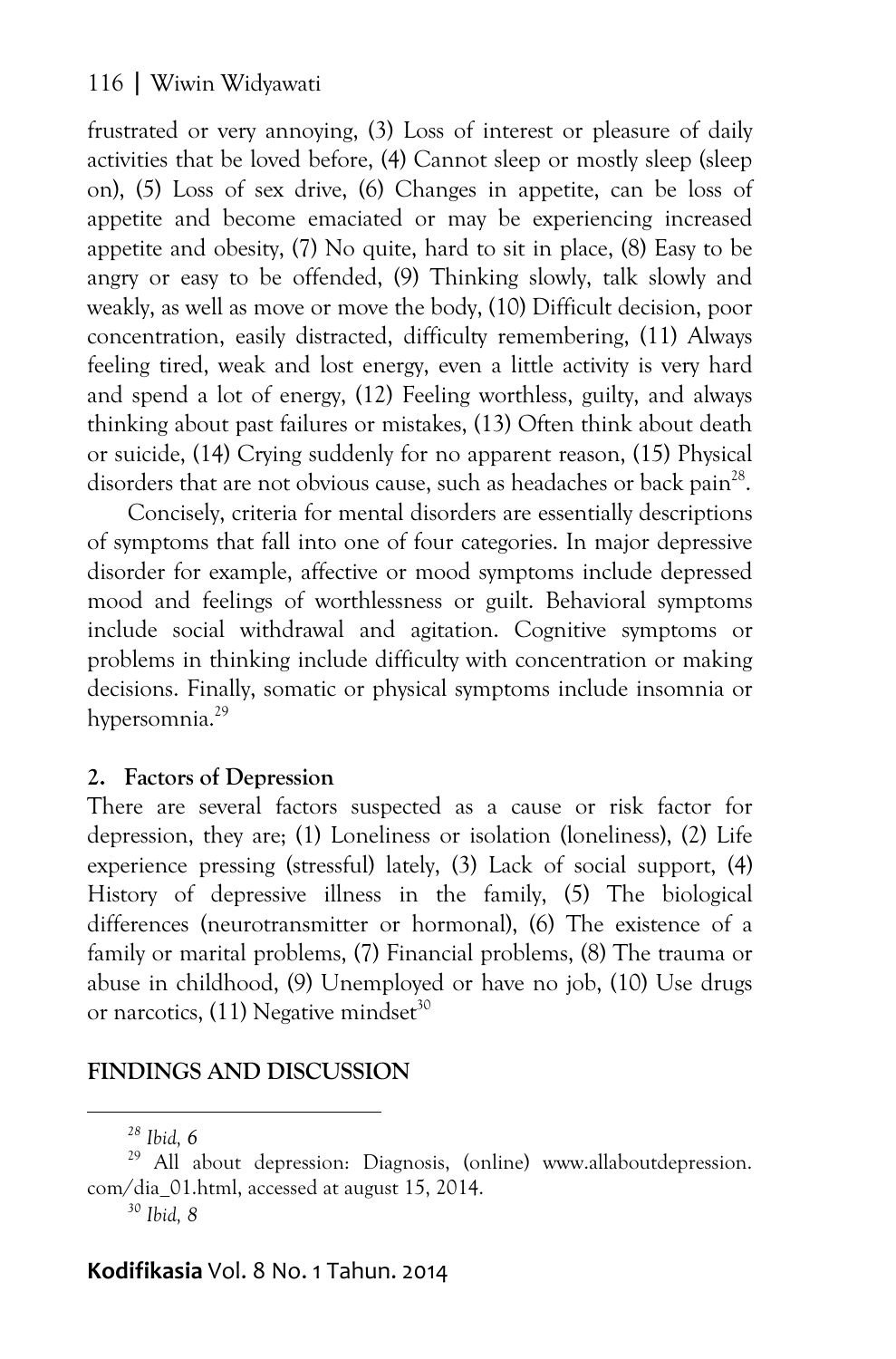### **A. The Depression of Kyle**

In the Beastly Film, the researcher found five symptoms of depression from Kyle as the main character. They were (1) feeling sad or unhappy, (2) loss of interest or pleasure daily activity that be loved before, (3) easy to be angry or easy to be offended, (4) difficult to take decision, (5) feeling worthless, guilty and always thinking about past failures. The explanation on each symptom is in the following:

#### **1. Feeling sad or unhappy.**

Bad experience can be the source of depression. One of the symptoms of depression that appeared is feeling sad or unhappy. In Beastly film, after Kendra cursed Kyle into an ugly man, Kyle was very sad. It was on the scene 00:13:11 until 00:14:14

Feeling sad was also showed in the scene 00:14:50 until 00:15:21 Kyle was sad and worried to tell his father what happen to him. He was afraid if his father knew how he was that time. He was worried if his father would not love him anymore. Then, on 00.16.18 up to 00:17:15 informed that Kyle moved to a new house. He moved to new house therefore no one could meet him.

As Rob implied that he would rather have a dead son than an ugly son, he placed Kyle in hiding, with only their housekeeper, Jamaican immigrant Zola Davies (who Kyle previously also treated poorly), and a tutor, a blind man named Will, in the house with Kyle. He could not meet other people with his ugly face, so his father and he moved to new house that no one knew. Kyle was just accompanied by his assistance, Zola. Kyle was very sad and shocked with his situation. His father could not accompany him every day because his father was busy. It made him very sad. Kyle's depression was showed when his father would leave him, he could not say anything. He just said "Dad" and bowed. And his father hugged him.

From that scene could be seen if Kyle was depressed. He just stayed at home all day. His depression was showed when he was sad. His depression was because his face became ugly, so he could not meet his friends and went to school. He was depressed because of it. He hoped his father can accompany him, but his father was too busy to accompany him.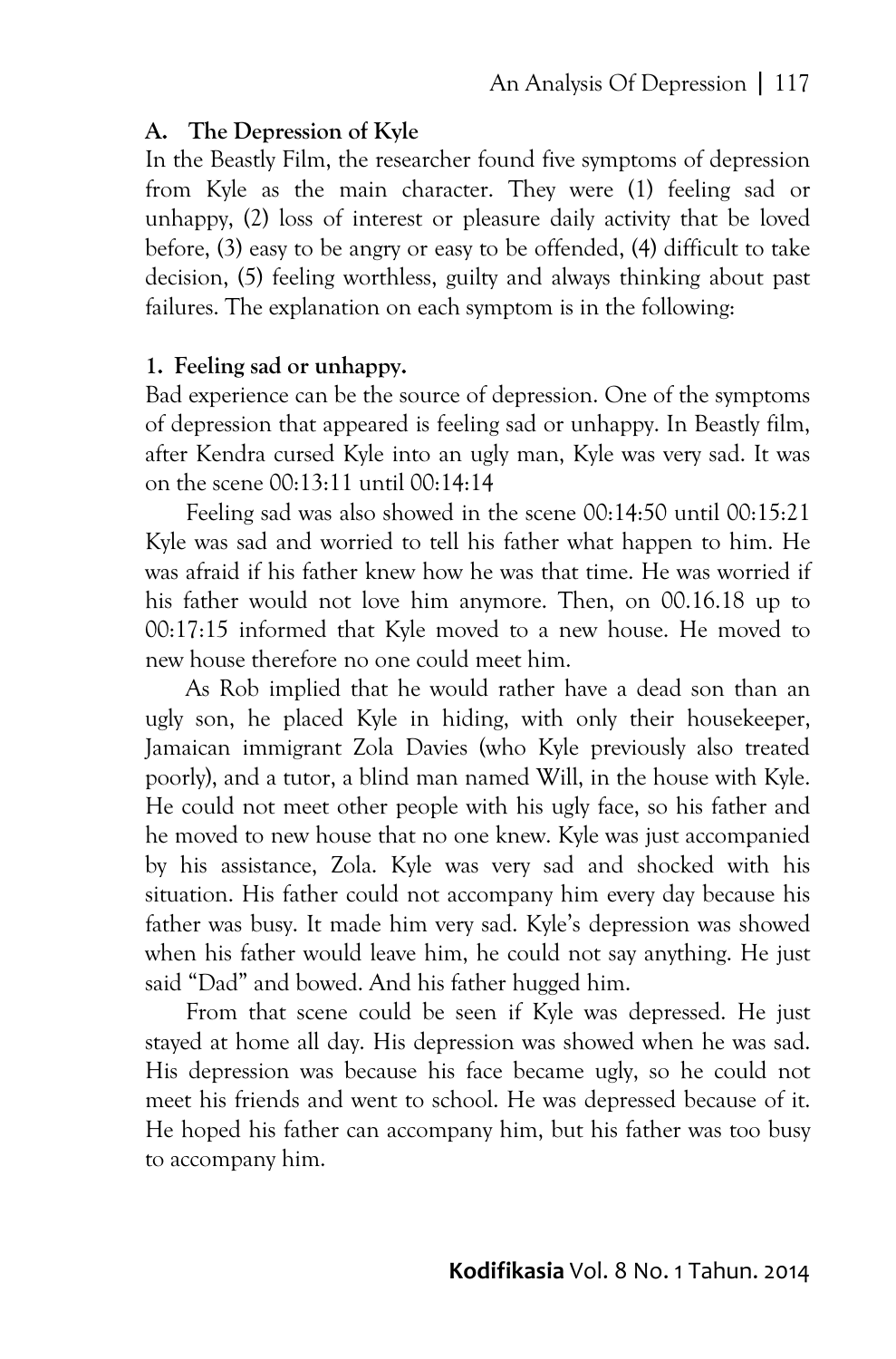Kyle's depression was showed in scene 01:11:28 up to 01:12:11 when Lindy said if he was a good friend. Kyle hoped Lindy loved him more than a friend. But actually Lindy said if he was just a friend. It made him depressed because it meant Lindy would not say "I love you" to him.

In the scene 01.13.00, Kyle just stayed in his green house. He was very sad because Lindy regarded him just a friend. He just thought about Lindy. He did not want to call Lindy back.

From the scene could be known if Kyle was depression because Lindy just regarded him just a friend. He hoped if Lindy would love him. But Lindy just liked him as a friend.

#### **2. Avoiding Social Contact.**

The depression's symptoms of teenager can be anxiety, anger and avoiding social contact. With his horrified face, Kyle was not confidence to meet his friend and went to school. So he moved to place where no one knew him. Kyle was worried if his friends would not respect because of his horrified face. Morality anxiety here is another word of shy, feel wrong or afraid to get sanction. Kyle's anxiety made him closed himself. He did not want to meet other people. He was afraid if his friends knew his condition, they would be afraid and kept at distance from him.

Kyle avoided social contact. It was showed in the scene 00:16:14. He moved to a new house that no one could know him. A house that was far from the city. It was because Kyle did not want if his friends knew his condition. He never went out and met his friend. He also never went to school. Everyday he just stayed at home. Kyle was afraid if his friends did not respect to him because he was ugly.

Here Kyle got morality anxiety. He was unconfident to meet his friends. So he never went out from the house. He never went to school. When get depression, someone preferred to be alone. He did not want to be disturbed.

Kyle who was very handsome and loved by many people was very depressed when his face changed into ugly. The drastic change made him very sad. It also made him lost his confidence. It was same with someone who got injured and made him or her got flawed.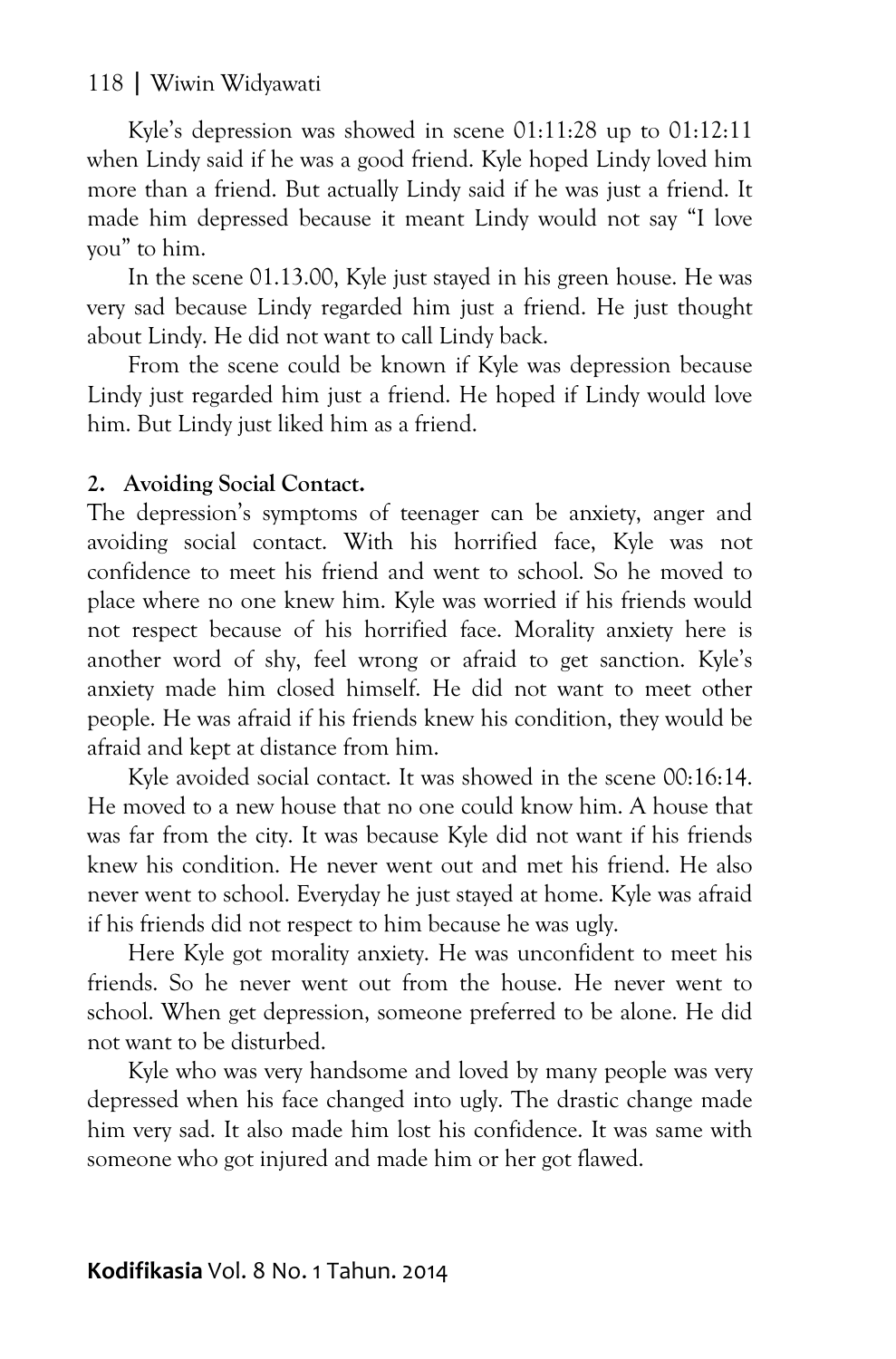Avoiding social contact was also showed in the scene 00:31:20. Kyle deactivated his account in the social media. When Kyle saw his profile picture, he felt sad. When his face was handsome, he became popular and has many friends. And now, when he lost his handsome, he was just alone. Kyle felt sad because, he was praised because of his handsome but now no one would praise him because he was ugly. He could not do anything to back himself like before.

Kyle opened his account (social network) and he knew that his girl friend and his best friend betrayed him (scene 00:17:48) . They did not respect to Kyle like before. They have forgotten Kyle. Kyle understood if they wanted to become his friends because he was rich and popular only. Kyle understood well he could not make himself like before. And now he understood he was no more without his handsome and popularity.

Kyle was not confident to meet his friends. He was not confident because of his ugly face. In the scene 00:23.05, Kyle came to Halloween Party. He came to look for Kendra. There, he saw his girl friend and his friend. But Kyle did not come to them because Kyle avoided his friend. He was not confidence with his ugly face.

Kyle also tried to hide his face when he walked on the street. He wore hood so that people could not see his ugly face clearly. Kyle avoided social contact.

#### **3. Easy to be angry or easy to be offended**

Kyle was sad and worried to tell his father what happened to him. He was afraid if his father knew how he was. He was worried if his father would not love him anymore. Besides he was so angry to what happened to him. After he talked to his father, he then jumped from the chair and broke the mirror.

Kyle got depressed mood. It was seen when he was angry to his father. (scene 00:15:32). Kyle was angry and offended because of his father's spoken. His father asked the doctor to make Kyle like before. His father said would take anything risk therefore Kyle could be normal like before. In the Kyle's mind, his father did not care to Kyle because maybe Kyle could die because of the operation. Kyle was very angry and he accused his father did not care of his safe.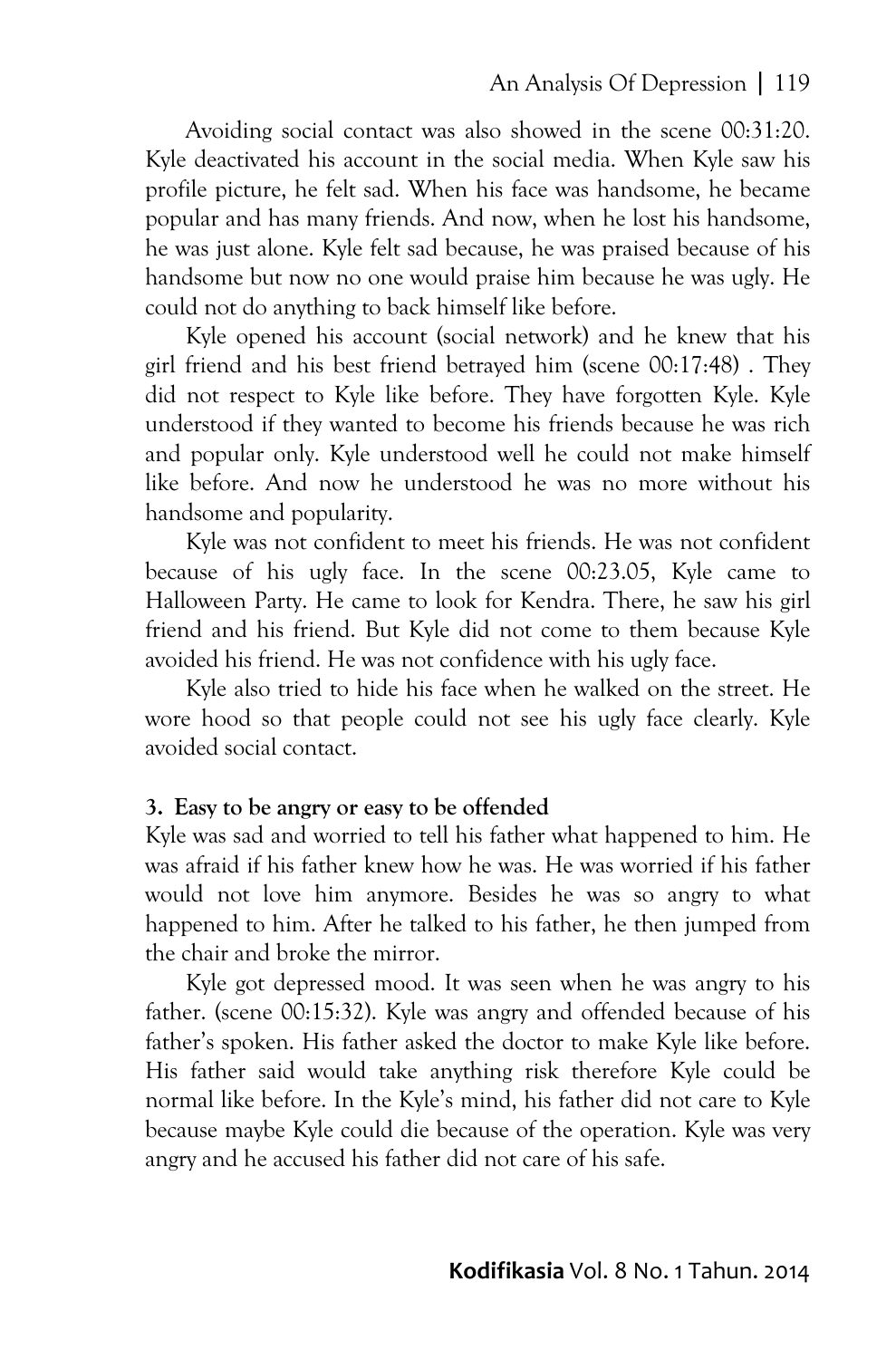Kyle was very angry and offended when his father told the doctor if they would risk anything provided that Kyle could be like before. Kyle's mind his father did not love him. He thought his father did not care about his safe. (scene 00:15:28)

From the dialogues above could be known, if Kyle was depressed to leave alone in his house. It was showed when he said hell for the house. According to Tirto Jiwo, the depression's symptoms of teenager can be anxiety, anger and avoiding social contact, (2012:6). Kyle's anger to his father was showed if he was depressed left alone in the house without his father. His father was too busy to accompany him. So Kyle just with Zola lived in the house.

Kyle was very angry when he knows actually his friends did not like him because of his resentful character. He was very angry until he kicked a pot. It was on the scene 00:24:23.

Kyle was very angry when saw Sloan and Trey. Kyle thought if Sloan loved him so much but actually Sloan did not like Kyle. So she did not write Kyle back. Sloan and Trey were more relief when there was not Kyle. They did not like Kyle's character.

Easy to be angry is one of symptoms of depression. Kyle was angry when all of things that he bought for Lindy nothing Lindy liked It was showed from his expression and he groaned "Aaarghh".

### **4. Difficult to Take Decision**

He might be unable communicate well. Because he just thought about his problem. Kyle's father was a popular news broadcaster. Because of his activity he did not have enough time for Kyle. He seldom accompanied Kyle even Kyle had a big problem. When Kyle watched his father in the TV he did not concentrate on the channel but he was thinking about his father. Kyle hoped so much if his father could accompany and give support to him when he was down.

It was showed when Zola asked permission to Kyle to go. But Kyle did not hear Zola's voice. Zola knew how Kyle missed his father so much. She tried to amuse Kyle.

According to Tirto Jiwo, lack of social support is one of the depression factors. Here, Kyle needed so much the support of his father. But his father was too busy to accompany him.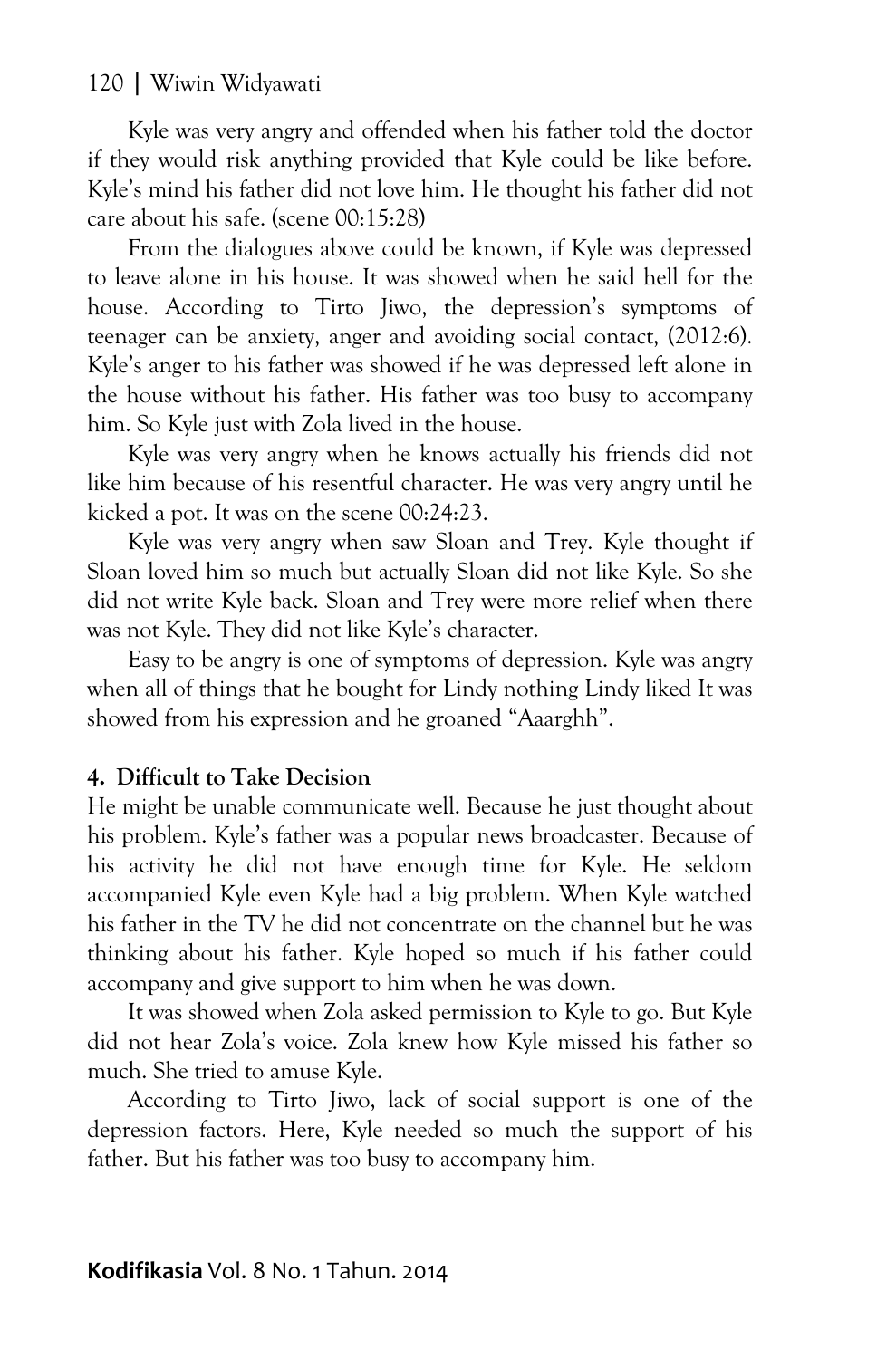Someone who was depressed, he was difficult to takes decision. Here, Kyle was confused what would he do therefore Lindy wanted to meet and talk with him. He was depressed because he had tried to give an expensive hand bag and jewelry. But Lindy refused that. Lindy did not like what Kyle did. Kyle was confused what thing would be given to Lindy. So he asked to Zola to help him.

From the scene could be known if Kyle was depressed. He wanted to make Lindy like him. But he was not confident because he was ugly. He was confused what he would do to get Lindy's sympathy. When someone got depression, he would difficult to take decision. Here, Kyle could not think what he would do to get Lindy's sympathy. So he asked to Will and Zola.

From the scene could be known if Kyle was depressed. It was showed when Kyle was difficult to take decision to call Lindy or not. His depression was because Lindy had said if Kyle was a good friend. It meant Lindy liked him just be a friend.

### **5. Feeling worthless, guilty and always thinking about past failures.**

When Kyle saw his, last picture, he felt worthless. When his face was handsome, he became popular and has many friends. And now, when he lost his handsome, he was just alone. Kyle felt worthless because, he was praised because of his handsome but now no one would praise him because he was ugly. He could not do anything to back himself like before. Kyle opened his account (social network). He knew that his girl friend and his best friend betrayed him. They did not respect to Kyle like before. They had forgotten Kyle. Kyle understood if they wanted to become his friends because he was rich and popular only. Kyle understood well he could not make himself like before. And now he understood he was no more without his handsome and popular. So he deactivated his account.

Kyle felt worthless with his ugly face. He thinks if no one would love him with his ugly face.

Kyle thought people liked him from his looking. Because his father always said *"how much people like you is directly proportional to what you look like".* People liked Kyle because he was handsome but now when he was ugly they hated him. Aeron said if the process of thinking is the factor of depression. Aeron said that people are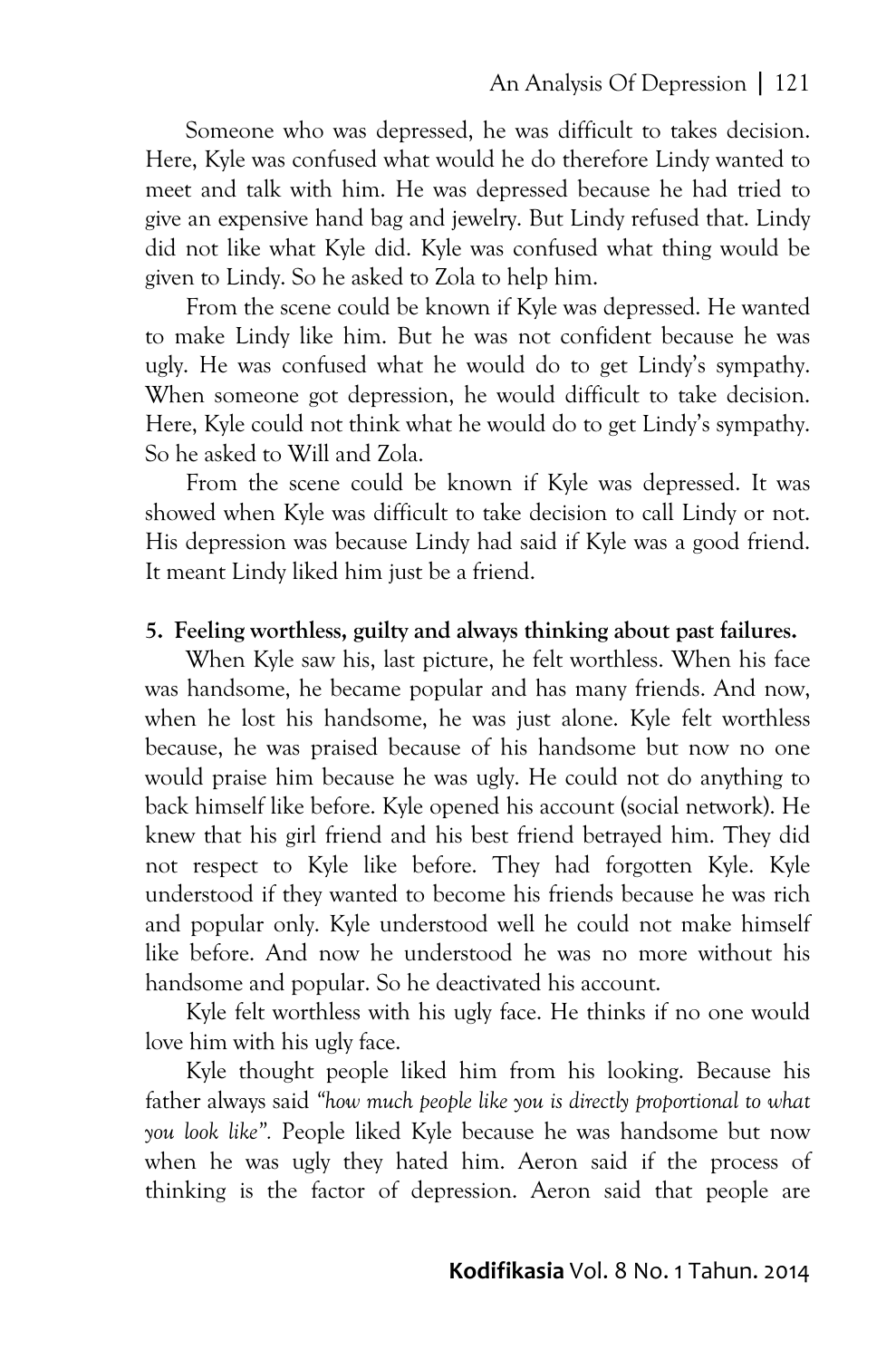depressed have the feeling like pessimist to themselves, believe if no one love them (Davison, 2006). From the dialogue above, could be known Kyle was pessimist. He thought people hated him because he was ugly and no girl could like him.

### **B. Solution for Kyle Kingson's Depression**

Referring to the depression found above, there were two ways to solve it. They were solving by himself and by helping and support by people around him. In this film Kyle tried to solve his depression with love Lindy. Kyle tried so that Lindy could love him with his ugly face.

Kyle looked for Lindy's house. He often saw Lindy in the house from the way in front of Lindy's house. Kyle often saw Lindy, but Lindy never knew it. It was on the scene 00:31:02.

Kyle followed wherever Lindy went. It made him happy. It was showed when he smiled when he saw Lindy. Kyle wanted to know what did Lindy's pleasure. He wanted to know Lindy's activity. He was interested in Lindy.

Looking for who was Lindy and seeing her, made Kyle happy. it was showed in the scene 00:32:39.Kyle tried to make Lindy loved him and said "I love you" to him. He did everything to make Lindy fall in love to him. Kyle asked so that Lindy could live with Kyle to Lindy's father. Kyle tried to make Lindy fell in love to him with giving expensive bag and jewelry. But Lindy did not like it. Kyle never stopped to make Lindy fell in love to him. In the scene 45.36 Kyle built a green house for Lindy. This activity made Kyle forgot his depression. With Lindy, he felt not alone. Kyle hoped Lindy would love him and said "I love you" so that he could free from the magic. Every day Kyle felt falling in love to Lindy. It made he forget his depression. Because Lindy could be a good friend.

From the scene could be known if Kyle could be confidence to go with a girl with his ugly face. Kyle was not confident to go with someone with his ugly face. But with Lindy, Kyle did not worry about his ugly face.

Aeron said if the process of thinking is the factor of depression. Aeron said that people are depressed have the feeling like pessimist to themselves, believe if no one love them. Kyle was depressed because of his horrifying face. He could be free from the magic if there was a girl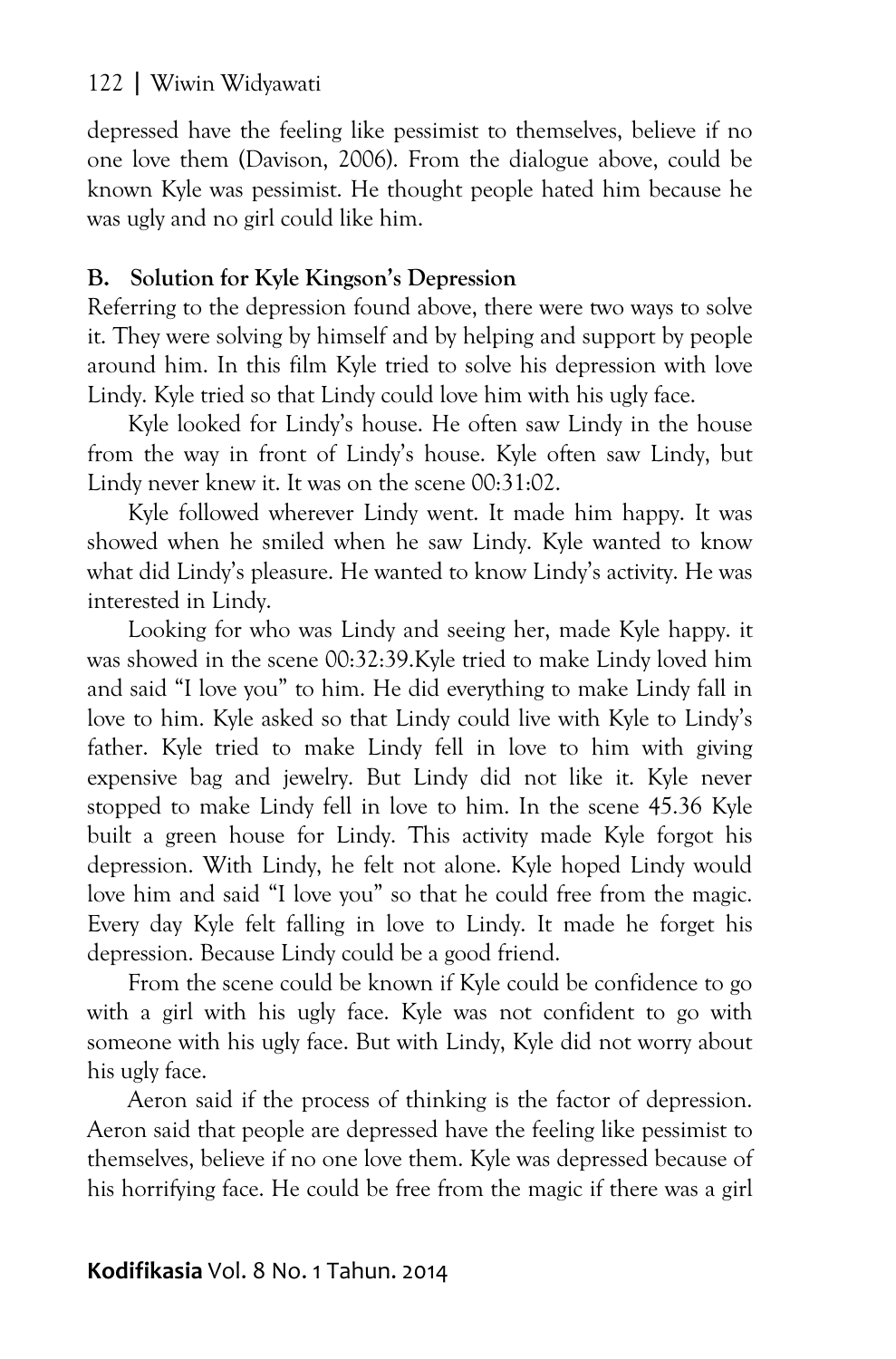could love him and said "I love you". But how the girl could love him with his horrifying face. Kyle was very worried about it. But, Lindy could see Kyle from the inside as he was being Hunter.

Kyle never showed his face to Lindy because he was afraid if Lindy would be afraid to see him. But Kyle was wrong. Lindy was never afraid to him. When Kyle showed his face to Lindy, Lindy said *"I have seen worse".* Kyle was very happy to hear it. It meant Lindy was no afraid to him and they could be friend. It made Kyle was more confident. Not all people hated and were afraid to him because of his face.

Kyle hoped his father could attend him but his father was very busy. It made Kyle was sad. Every day he thought about his father. Zola knew if Kyle missed his father so much. She tried to tell about her family. And made sure to Kyle if his father would come.

Kyle was pessimist if no one would like him with his ugly face. He thought people could love him because his handsome face. And when he lost it no one could love him. Will tried to give learn to Kyle so that he could be more confidence with himself. Will went to regular school although he was blind.

### **CONCLUSION AND SUGGESTION**

### **A. Conclusion**

There are five symptoms of depression from the main character Kyle. They are (1) feeling sad or unhappy, (2) loss of interest or pleasure daily activity that be loved before, (3) easy to be angry or easy to be offended, (4) difficult to take decision, less to concentrate, (5) feeling worthless, guilty and always thinking about past failures. The symptoms of depression above are found from the dialogues and expression of the character in the scene of the film.

There are two causes of Kyle's depression. The first is because Kyle is cursed by Kendra so that his handsome face change into horrified. The second is because Kyle is never accompanied by his father. In this film Kyle can solve his depression well with help of others character as Lindy, Zola and Will. Lindy can free Kyle from the influence magic with her love and words "I love you" from her. Zola and Will accompany Kyle so that he does not feel lonely any more. They teach many life lessons to Kyle too.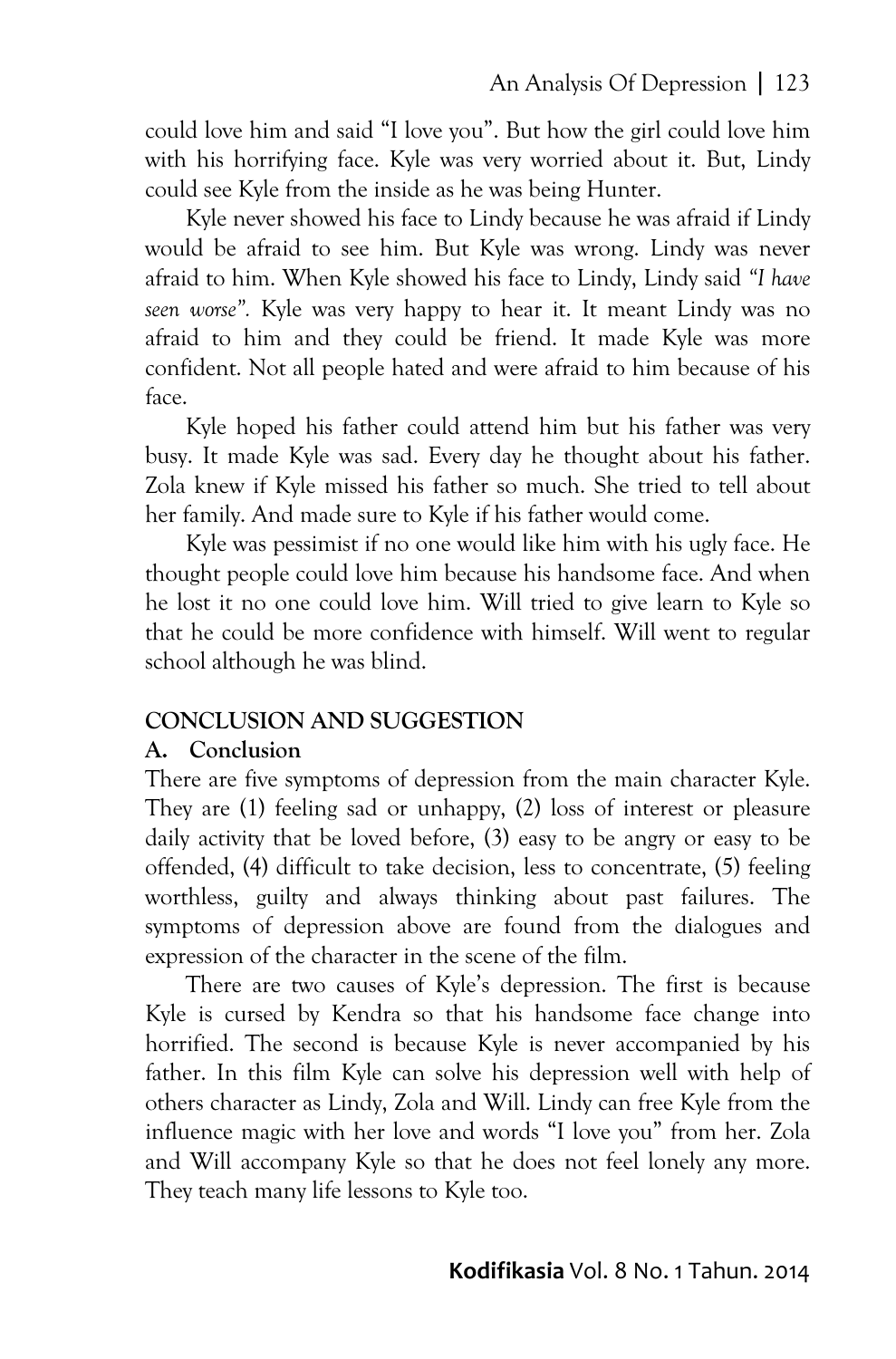Kyle can solve his depression by himself and supporting by Lindy, Zola and Will. Kyle can forget his depression because he always thinks about Lindy. He tries to make Lindy fall in love to him.Kyle also can solve his depression by supporting Lindy, Zola and Will. They make Kyle confidence with his ugly face. Kyle is confidence again to makes Lindy fall in love to him.

#### **REFERENCES**

- Abrams, M.H The Mirror and the Lamp: Romantic Theory and the Critical Tradition. Oxford: Oxford University Press, 1971
- Beard, Adrian. the Language of Literature, London: Routledge, 2003.
- Bennett, Andrew and Nicholas Royle, Introduction to Literature, Criticism and Theory, Edinburgh: Pearson Longman, 2004.
- Castle,Gregory. the Blackwell Guide to Literary Theory, Oxford: Blackwell Publishing, 2007
- Clummings, Michael and Simmons Robert. The Language of Literature: A Stylistic Introduction to the Study of Literature. New York: Pergamon Press. 1986
- Culler, Jonathan. Literary Theory. Oxford: Oxford University Press, 1997.
- D. Lerner, Laurence. English Literature. London: Oxford University Press. 1956
- Eagleton, Terry. Literary Theory: An Introduction, Oxford: Blackwell Publishing, 1996.
- E Bressler, Charles. Literary Criticism. New Jersey: Prentice-Hall. Inc, 1999
- Endraswara, Suwardi. Metodologi Penelitian Sastra: Epistemologi, Model, Teori, dan Aplikasi. Yogyakarta: Pustaka Widyatama, 2003.
- Farida,.Noer An Analysis on Psychological Conflict Faced by The Main Character in Edward Cullen's And Bella's Breaking Dawn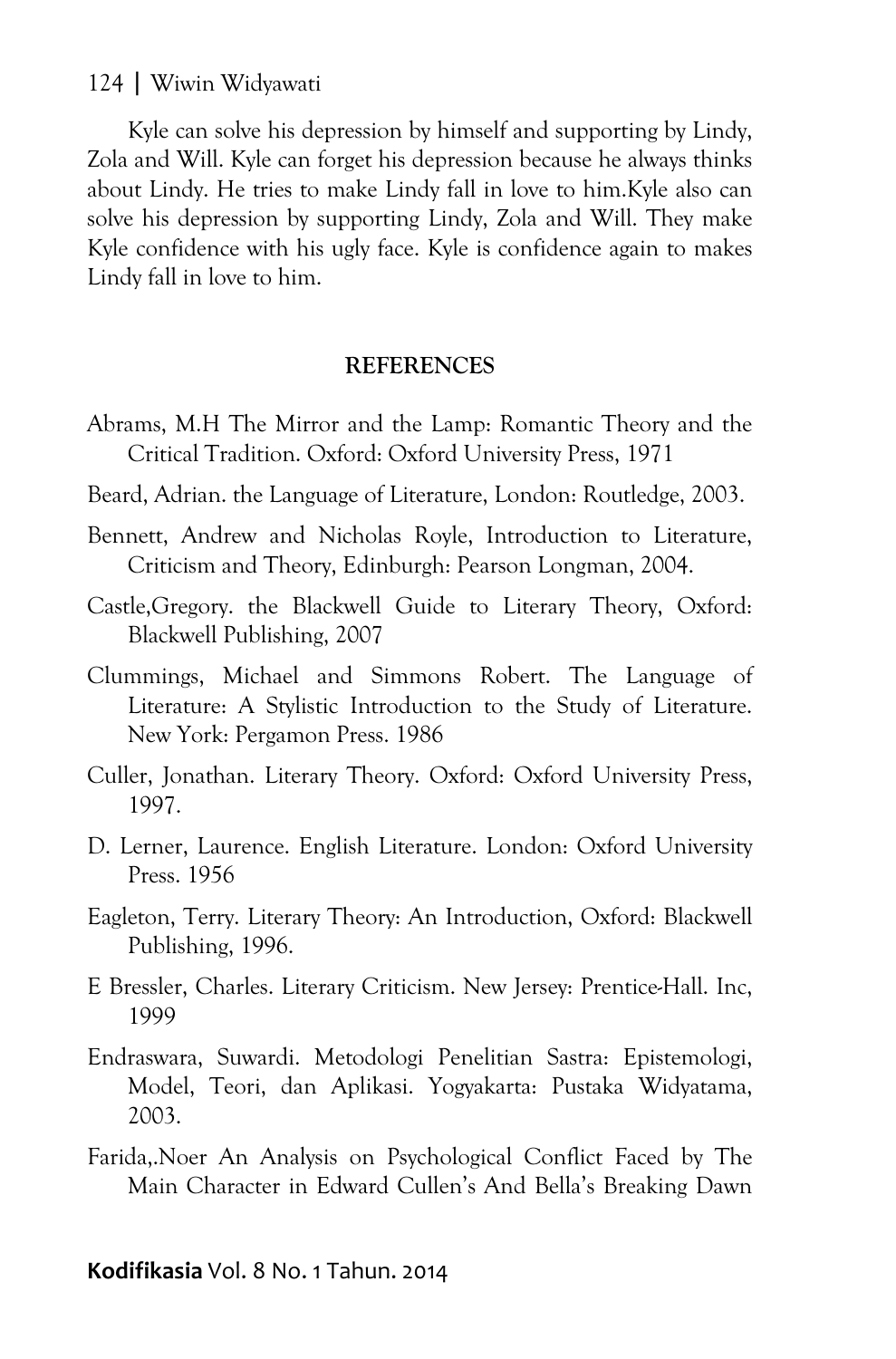by Stephenie Meyer. Jombang: STKIP PGRI Jombang, 2010. Unpublished Thesis

- Hardjana, Andre,. Kritik Sastra Sebuah Pengantar. Jakarta: PT Gramedia Pustaka Utama, 1994
- Indrawati, Dhesi. The Causes and Effects of The Main Character's Depression in Yasunari Kawabata's The Sound of The Montain. Surabaya: Petra Christian University. 2008. Unpublished Thesis
- Jiwo Tirto, Depresi: Panduan Bagi Pasien, Keluarga Dan Teman Dekat. Purworejo: Pusat Pemulihan dan Pelatihan Bagi Penderita Gangguan Jiwa, 2012
- Kenn, William. How to Analyze Fiction. New York: Monarch Pres. 1996
- Marciniak, Malgorzata. A Theory of Adaptation. New York: Oxford University Press, 2006
- Monaco, James. How to Read A Film. New York : Oxford University Press, 1981.
- Online Dictionary, dictionary.reference.com/search?q=movie, accessed on 16/03/2014
- Peck, John and Martin Coyle. Literary Term and Criticism. London: Macmillan Education Ltd. 1986.
- Scott, Wilbur. Five Approaches of Literary Criticism: An Arrangement of Contemporary Critical Essays. New York: Macmillan Publishing Co. Inc. 1962
- Snyder, Mary H., Analyzing Literature-to-Films Adaptation, (New York: Continuum, 2011.
- Thakkar, Vatsal G. Depression and Bipolar Disorder. New York: Chelsea House, 2006.
- Utari, Diyah Puji A Psychological Analysis on the Main Character of Robinson Crusoe by Daniel Defoe (viewed from Karen Horney's Theory),(Malang: The State Islamic University of Malang, 2007. Unpublished Thesis